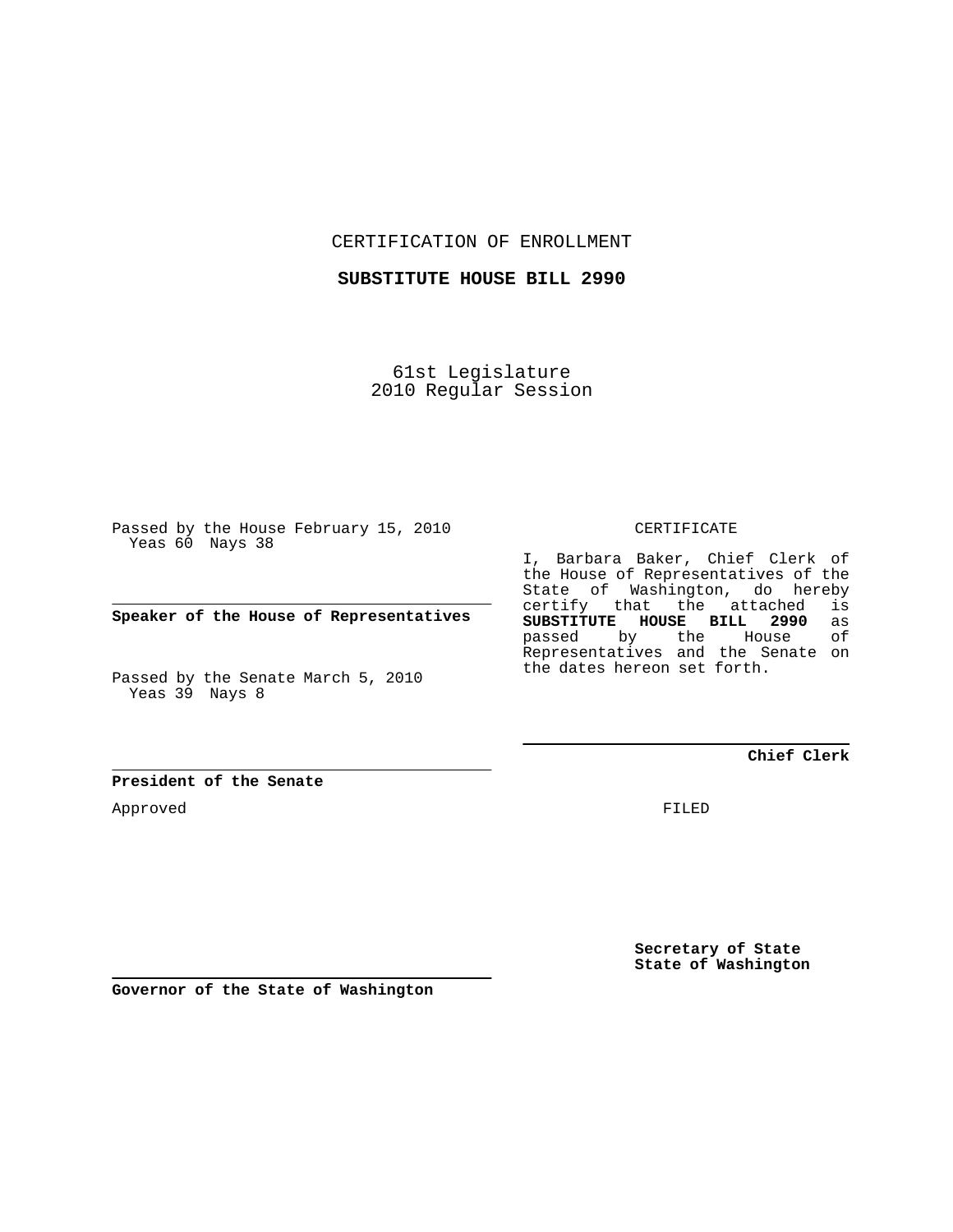## **SUBSTITUTE HOUSE BILL 2990** \_\_\_\_\_\_\_\_\_\_\_\_\_\_\_\_\_\_\_\_\_\_\_\_\_\_\_\_\_\_\_\_\_\_\_\_\_\_\_\_\_\_\_\_\_

\_\_\_\_\_\_\_\_\_\_\_\_\_\_\_\_\_\_\_\_\_\_\_\_\_\_\_\_\_\_\_\_\_\_\_\_\_\_\_\_\_\_\_\_\_

Passed Legislature - 2010 Regular Session

## **State of Washington 61st Legislature 2010 Regular Session**

**By** House Local Government & Housing (originally sponsored by Representatives Pettigrew, Santos, Simpson, and Kenney)

READ FIRST TIME 02/09/10.

 1 AN ACT Relating to alternative city assumption and tax authority 2 provisions pertaining to water-sewer districts; amending RCW 3 35.13A.020, 35.13A.030, and 35.13A.040; adding a new section to chapter 4 35.21 RCW; adding a new chapter to Title 35 RCW; creating a new 5 section; and providing an expiration date.

6 BE IT ENACTED BY THE LEGISLATURE OF THE STATE OF WASHINGTON:

 7 NEW SECTION. **Sec. 1.** A new section is added to chapter 35.21 RCW 8 to read as follows:

 9 (1) A city in which a water-sewer district operates works, plants, 10 or facilities for the distribution and sale of water or sewer services 11 may levy and collect from the district a tax on the gross revenues 12 derived by the district from the sale of water or sewer services within 13 the city, exclusive of the revenues derived from the sale of water or 14 sewer services for purposes of resale. The tax when levied must be a 15 debt of the district, and may be collected as such. The district may 16 add the amount of tax to the rates or charges it makes for water or 17 sewer services sold within the limits of the city.

18 (2)(a) A city imposing a tax under this section: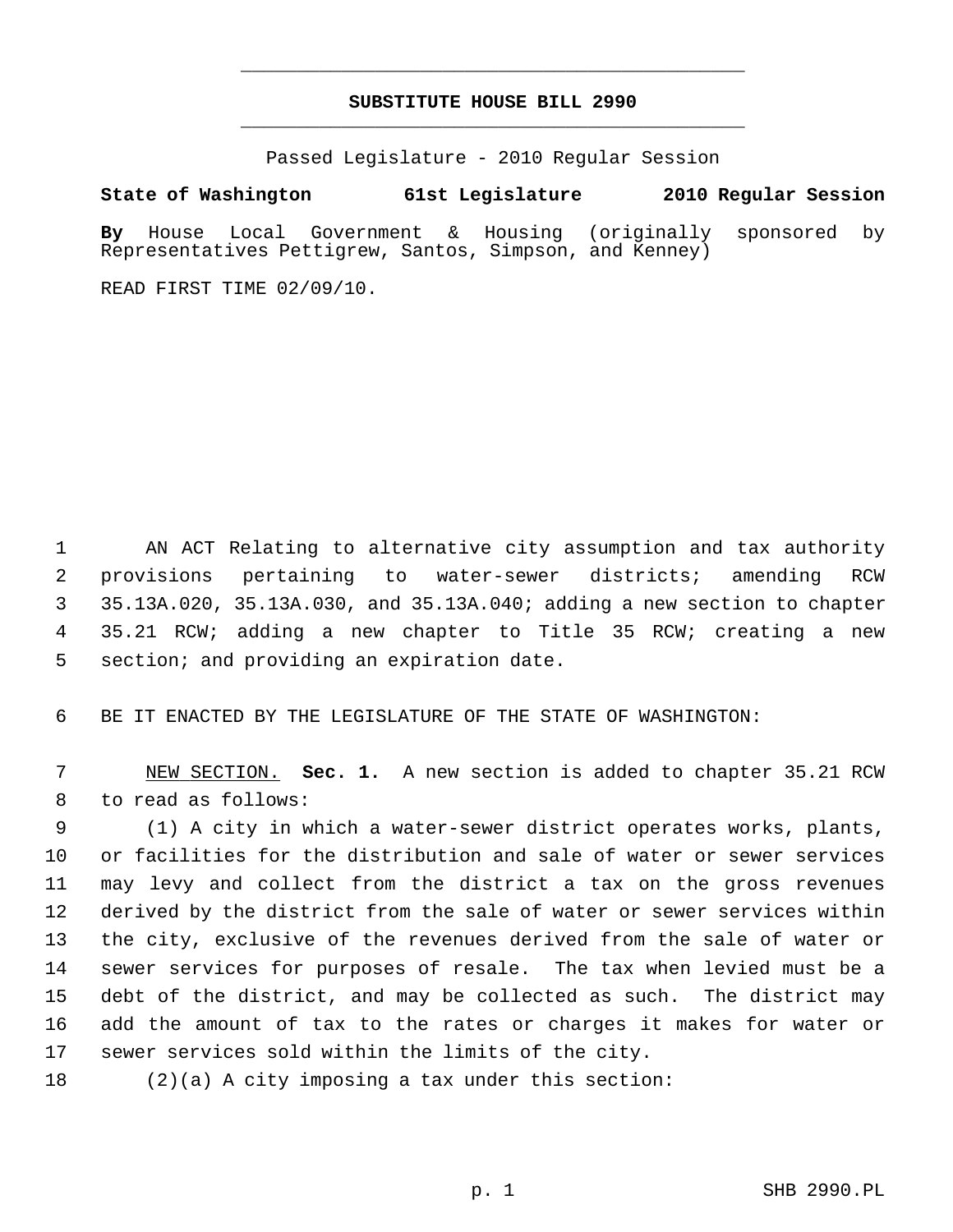1 (i) May not impose a franchise fee or other charge on the water- 2 sewer district; and

 3 (ii) May only do so through an interlocal agreement with the 4 district under chapter 39.34 RCW.

 5 (b) The interlocal agreement required by this subsection (2) must 6 identify the district as the collection and pass-through entity, with 7 revenues submitted to the city. The interlocal agreement may include 8 provisions addressing city assumptions of the water-sewer district and 9 the expenditure of revenues collected under this section in areas of 10 the district that are located within the corporate limits of the city.

11 (3) For purposes of this section, the term "city" has the same 12 meaning as defined in RCW 35.13A.010.

13 NEW SECTION. **Sec. 2.** (1) A city choosing to impose a tax under 14 section 1 of this act that adopts a resolution to assume all or part of 15 a water-sewer district must complete a feasibility study of the 16 assumption. The study must be completed within six months of the 17 passage of the resolution to assume all or part of the district. The 18 study is not required if the board of commissioners of the district 19 consents to the assumption.

20 (2) The study must be jointly and equally funded by the city and 21 the district through a mutually agreed upon contract with a qualified 22 independent consultant with professional expertise involving public 23 water and sewer systems. The study must address the impact of the 24 proposed assumption on the city and district. Issues to be considered 25 must be mutually agreed upon by the city and district and must include, 26 but are not limited to, engineering and operational impacts, assumption 27 costs to the city and district, including potential impacts on future 28 water-sewer rates, bond ratings and future borrowing costs, the status 29 of existing water rights, and other issues jointly agreed upon.

30 (3) The findings of the study must be presented as a public record 31 and must be available to the registered voters of the entire district. 32 If the method of assumption requires the submission of a ballot 33 proposition to all registered voters of the district, the findings of 34 the study must be made available to these voters prior to a vote on the 35 proposed assumption.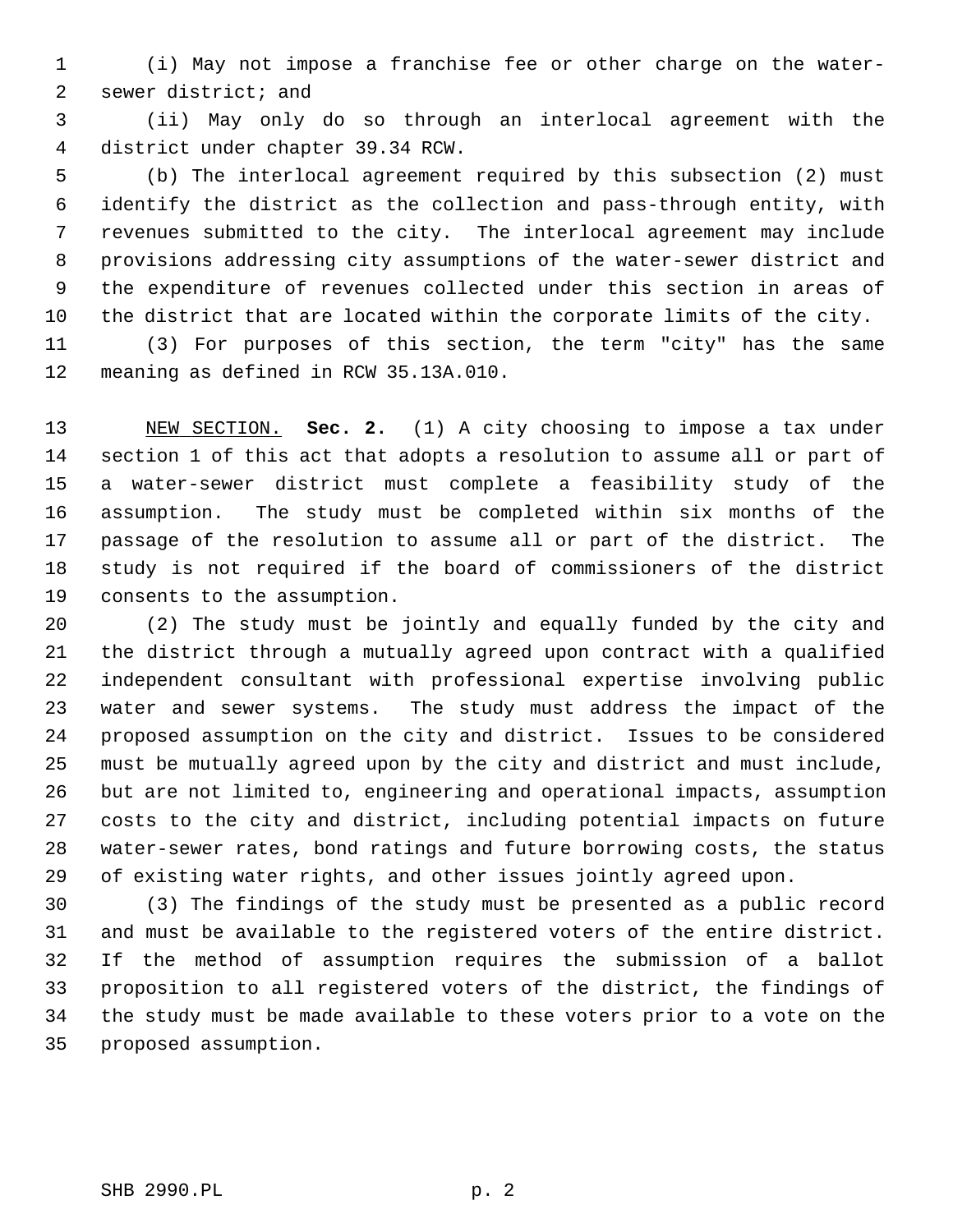1 NEW SECTION. **Sec. 3.** (1) A city choosing to impose a tax under 2 section 1 of this act may not assume jurisdiction of all or part of a 3 water-sewer district under RCW 35.13A.020, 35.13A.030, or 35.13A.040 4 without voter approval of a ballot proposition authorizing the 5 assumption. Ballot propositions under this section must be submitted 6 to all registered voters of the district. If a majority of the votes 7 cast on the proposition are in favor of the assumption, the assumption 8 may proceed as authorized under chapter 35.13A RCW.

 9 (2) Elections under this section must be conducted in accordance 10 with general election law, and the election costs must be borne by the 11 city seeking approval to assume jurisdiction of the district.

12 NEW SECTION. **Sec. 4.** For purposes of this chapter, the term 13 "city" has the same meaning as defined in RCW 35.13A.010.

14 NEW SECTION. **Sec. 5.** (1) The assumption provisions in sections 2 15 through 4 of this act are alternative and in addition to other 16 provisions in chapter 35.13A RCW.

17 (2) Nothing in sections 2 through 4 of this act: (a) Limits or 18 otherwise modifies the assumption authority under chapter 35.13A RCW 19 for cities that do not impose a tax under section 1 of this act; or (b) 20 abrogates city and water-sewer district agreements for cities that do 21 not impose a tax under section 1 of this act.

22 **Sec. 6.** RCW 35.13A.020 and 1999 c 153 s 28 are each amended to 23 read as follows:

24 (1) Except as provided in section 3 of this act, whenever all of 25 the territory of a district is included within the corporate boundaries 26 of a city, the city legislative body may adopt a resolution or 27 ordinance to assume jurisdiction over all of the district.

28 (2) Upon the assumption, all real and personal property, 29 franchises, rights, assets, taxes levied but not collected for the 30 district for other than indebtedness, water, sewer, and drainage 31 facilities, and all other facilities and equipment of the district 32 shall become the property of the city subject to all financial, 33 statutory, or contractual obligations of the district for the security 34 or performance of which the property may have been pledged. The city, 35 in addition to its other powers, shall have the power to manage,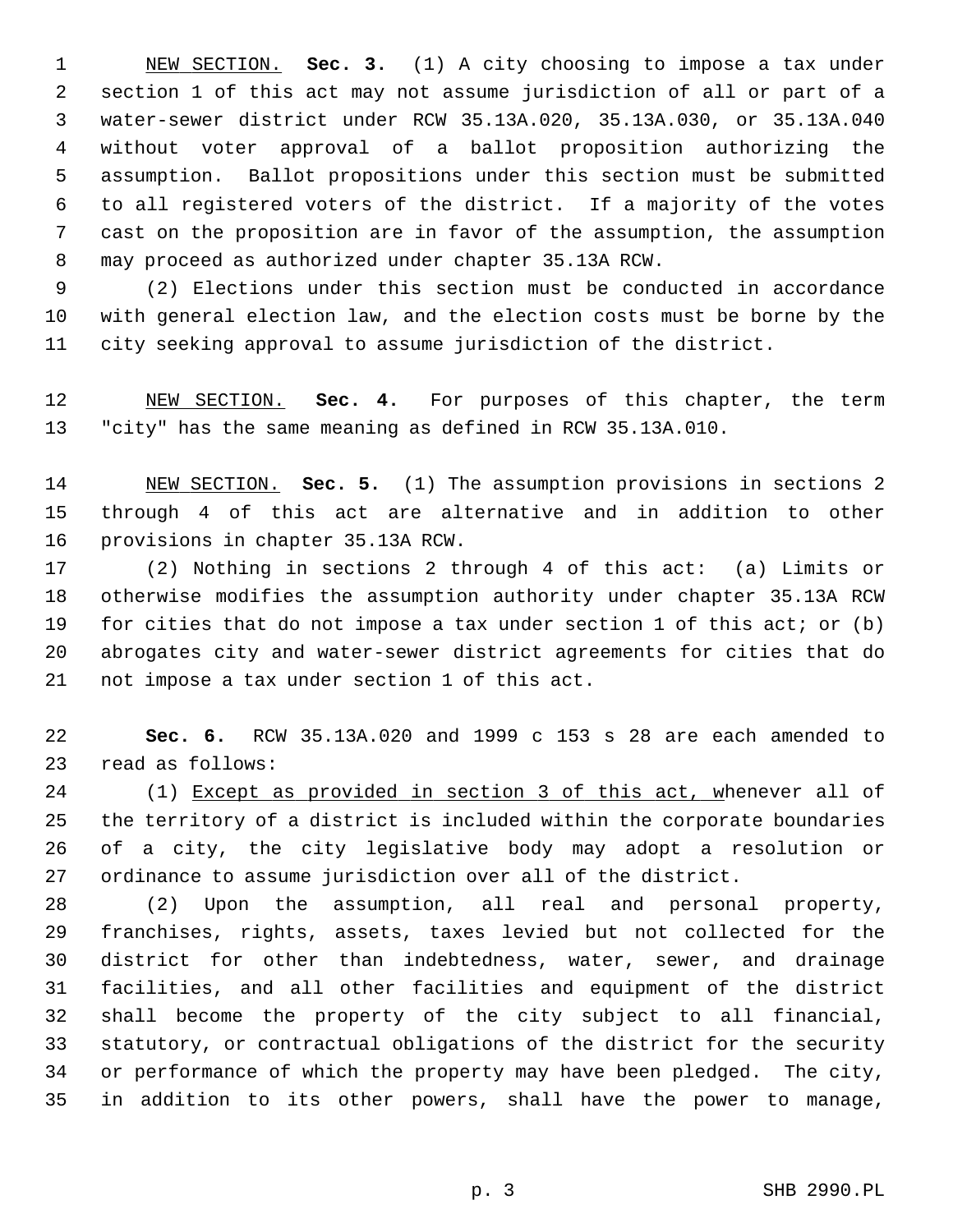1 control, maintain, and operate the property, facilities and equipment 2 and to fix and collect service and other charges from owners and 3 occupants of properties so served by the city, subject, however, to any 4 outstanding indebtedness, bonded or otherwise, of the district payable 5 from taxes, assessments, or revenues of any kind or nature and to any 6 other contractual obligations of the district.

 7 (3) The city may by resolution or ordinance of its legislative 8 body, assume the obligation of paying such district indebtedness and of 9 levying and of collecting or causing to be collected the district 10 taxes, assessments, and utility rates and charges of any kind or nature 11 to pay and secure the payment of the indebtedness, according to all of 12 the terms, conditions and covenants incident to the indebtedness, and 13 shall assume and perform all other outstanding contractual obligation 14 of the district in accordance with all of their terms, conditions, and 15 covenants. An assumption shall not be deemed to impair the obligation 16 of any indebtedness or other contractual obligation. During the period 17 until the outstanding indebtedness of the district has been discharged, 18 the territory of the district and the owners and occupants of property 19 therein, shall continue to be liable for its and their proportionate 20 share of the indebtedness, including any outstanding assessments levied 21 within any local improvement district or utility local improvement 22 district thereof. The city shall assume the obligation of causing the 23 payment of the district's indebtedness, collecting the district's 24 taxes, assessments, and charges, and observing and performing the other 25 district contractual obligations. The legislative body of the city 26 shall act as the officers of the district for the purpose of certifying 27 the amount of any property tax to be levied and collected therein, and 28 causing service and other charges and assessments to be collected from 29 the property or owners or occupants thereof, enforcing the collection 30 and performing all other acts necessary to ensure performance of the 31 district's contractual obligations in the same manner and by the same 32 means as if the territory of the district had not been included within 33 the boundaries of a city.

34 When a city assumes the obligation of paying the outstanding 35 indebtedness, and if property taxes or assessments have been levied and 36 service and other charges have accrued for this purpose but have not 37 been collected by the district prior to the assumption, the same when 38 collected shall belong and be paid to the city and be used by the city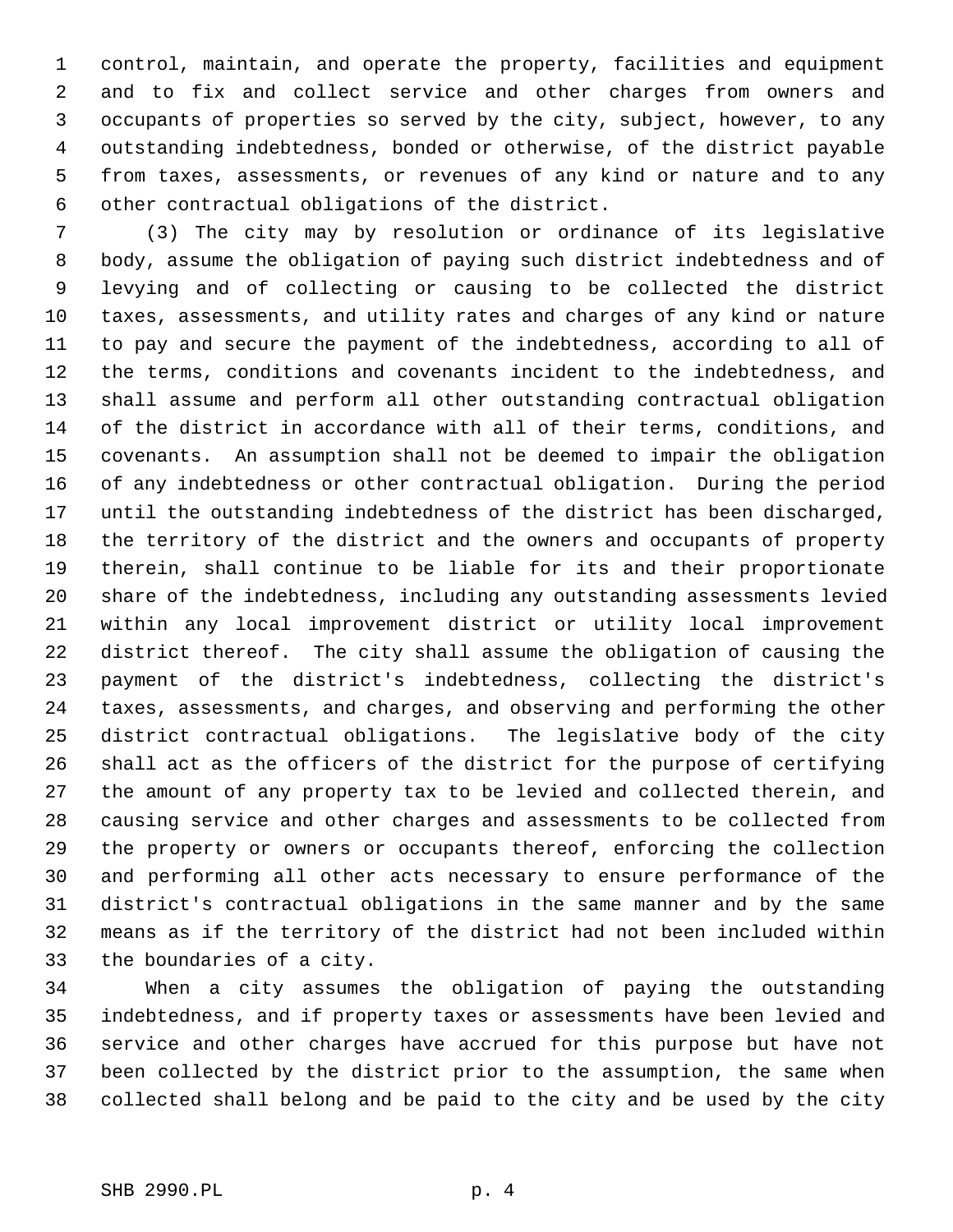1 so far as necessary for payment of the indebtedness of the district 2 existing and unpaid on the date the city assumes the indebtedness. Any 3 funds received by the city which have been collected for the purpose of 4 paying any bonded or other indebtedness of the district, shall be used 5 for the purpose for which they were collected and for no other purpose. 6 Any outstanding indebtedness shall be paid as provided in the terms, 7 conditions, and covenants of the indebtedness. All funds of the 8 district on deposit with the county treasurer at the time of title 9 transfer shall be used by the city solely for the benefit of the 10 assumed utility and shall not be transferred to or used for the benefit 11 of the city's general fund.

12 **Sec. 7.** RCW 35.13A.030 and 1999 c 153 s 29 are each amended to 13 read as follows:

14 Except as provided in section 3 of this act, whenever a portion of 15 a district equal to at least sixty percent of the area or sixty percent 16 of the assessed valuation of the real property lying within such 17 district, is included within the corporate boundaries of a city, the 18 city may assume by ordinance the full and complete management and 19 control of that portion of the entire district not included within 20 another city, whereupon the provisions of RCW 35.13A.020 shall be 21 operative; or the city may proceed directly under the provisions of RCW 22 35.13A.050.

23 **Sec. 8.** RCW 35.13A.040 and 1999 c 153 s 30 are each amended to 24 read as follows:

25 Except as provided in section 3 of this act, whenever the portion 26 of a district included within the corporate boundaries of a city is 27 less than sixty percent of the area of the district and less than sixty 28 percent of the assessed valuation of the real property within the 29 district, the city may elect to proceed under the provisions of RCW 30 35.13A.050.

31 NEW SECTION. **Sec. 9.** This act applies only to a city, as well as 32 the water-sewer districts within the corporate boundaries of the city 33 and potential annexation areas that, as of the effective date of this 34 act: